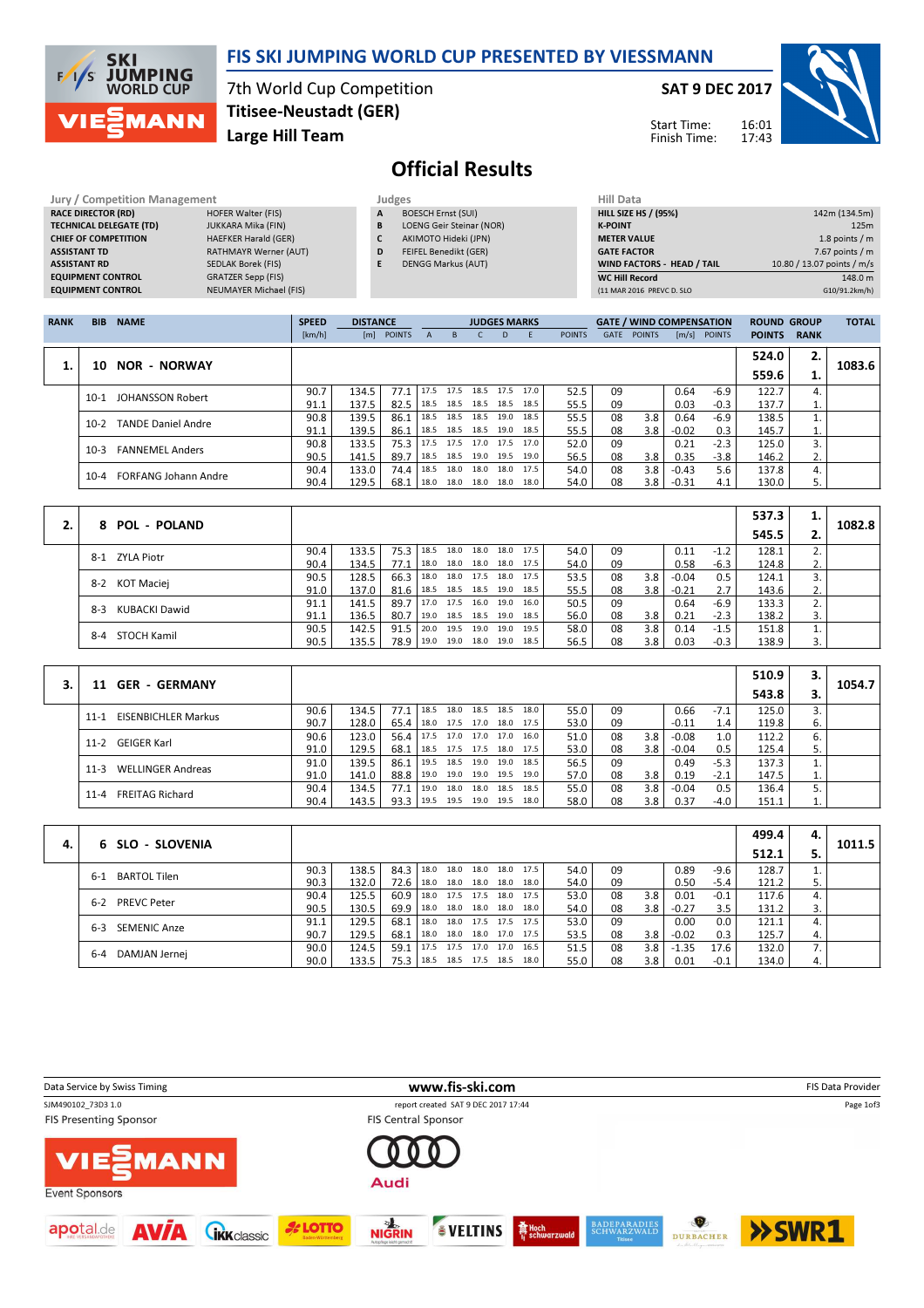

### FIS SKI JUMPING WORLD CUP PRESENTED BY VIESSMANN

7th World Cup Competition Large Hill Team Titisee-Neustadt (GER)

SAT 9 DEC 2017

Start Time: Finish Time:



## Official Results

| <b>RANK</b> | <b>BIB</b> | <b>NAME</b>                  | <b>SPEED</b><br>[km/h] | <b>DISTANCE</b><br>[m] | <b>POINTS</b> | $\mathsf{A}$ | B.             | <b>JUDGES MARKS</b><br>$\mathsf{C}$   | D.   | E                      | <b>POINTS</b> | GATE     | <b>POINTS</b> | <b>GATE / WIND COMPENSATION</b> | $[m/s]$ POINTS   | <b>ROUND GROUP</b><br><b>POINTS</b> | <b>RANK</b> | <b>TOTAL</b> |
|-------------|------------|------------------------------|------------------------|------------------------|---------------|--------------|----------------|---------------------------------------|------|------------------------|---------------|----------|---------------|---------------------------------|------------------|-------------------------------------|-------------|--------------|
| 5.          | 9.         | AUT - AUSTRIA                |                        |                        |               |              |                |                                       |      |                        |               |          |               |                                 |                  | 495.0<br>515.9                      | 5.<br>4.    | 1010.9       |
|             | $9-1$      | <b>FETTNER Manuel</b>        | 90.4<br>90.3           | 133.0<br>132.5         | 74.4<br>73.5  |              | 18.0 17.5      | 18.5 17.5 18.0 18.0                   |      | 18.0 18.5 17.5<br>18.0 | 53.5<br>54.0  | 09<br>09 |               | 0.81<br>0.37                    | $-8.7$<br>$-4.0$ | 119.2<br>123.5                      | 5.<br>4.    |              |
|             | $9-2$      | <b>POPPINGER Manuel</b>      | 90.2<br>90.5           | 124.0<br>130.5         | 58.2<br>69.9  | 18.5         |                | 17.5 17.0 17.0 17.5<br>18.0 18.0 18.0 |      | 17.5<br>18.0           | 52.0<br>54.0  | 08<br>08 | 3.8<br>3.8    | $-0.08$<br>0.16                 | 1.0<br>$-1.7$    | 115.0<br>126.0                      | 4.          |              |
|             | $9 - 3$    | <b>SCHLIERENZAUER Gregor</b> | 90.8<br>90.4           | 127.0<br>124.5         | 63.6<br>59.1  | 17.5         |                | 17.5 17.5 17.5<br>18.0 17.5 17.5 17.5 |      | 17.5<br>18.0           | 52.5<br>53.0  | 09<br>08 | 3.8           | $-0.09$<br>$-0.26$              | 1.2<br>3.4       | 117.3<br>119.3                      | 5.          |              |
|             | $9 - 4$    | <b>KRAFT Stefan</b>          | 90.6<br>90.5           | 138.5<br>140.5         | 84.3<br>87.9  | 19.0         | 18.5 19.0 18.5 | 19.0 18.5 18.5                        | 19.0 | 19.0<br>18.5           | 56.5<br>56.0  | 08<br>08 | 3.8<br>3.8    | 0.10<br>0.06                    | $-1.1$<br>-0.6   | 143.5<br>147.1                      | 2.<br>2.    |              |
|             |            |                              |                        |                        |               |              |                |                                       |      |                        |               |          |               |                                 |                  |                                     |             |              |
|             |            |                              |                        |                        |               |              |                |                                       |      |                        |               |          |               |                                 |                  | 477 2 I                             | c.          |              |

|    | <b>JPN - JAPAN</b>           |      |       |      |             |           |      |                |                |      |    |                  |         |         | 477.3 | 6. |       |
|----|------------------------------|------|-------|------|-------------|-----------|------|----------------|----------------|------|----|------------------|---------|---------|-------|----|-------|
| 6. |                              |      |       |      |             |           |      |                |                |      |    |                  |         |         | 480.1 | 6. | 957.4 |
|    | KOBAYASHI Ryoyu<br>7-1       | 90.6 | 124.5 | 59.1 | $17.0$ 17.0 |           |      | 17.0 17.5 17.5 |                | 51.5 | 09 |                  | 0.10    | $-1.1$  | 109.5 |    |       |
|    |                              | 90.6 | 137.5 | 82.5 | 19.0 18.0   |           | 18.0 | 18.5 18.0      |                | 54.5 | 09 |                  | 1.19    | $-12.9$ | 124.1 |    |       |
|    | KASAI Noriaki<br>7-2         | 89.9 | 134.0 | 76.2 | 18.5 18.5   |           | 18.0 | 18.5           | 18.0           | 55.0 | 08 | 3.8              | 0.82    | $-8.9$  | 126.1 |    |       |
|    |                              | 89.8 | 123.5 | 57.3 |             | 17.5 17.0 |      | 17.0 17.5 17.0 |                | 51.5 | 08 | 3.8              | 0.02    | $-0.2$  | 112.4 | ь. |       |
|    | <b>TAKEUCHI Taku</b><br>7-3. | 90.6 | 121.0 | 52.8 | 17.0 16.0   |           | 17.0 | 16.5           | 16.0           | 49.5 | 09 |                  | $-0.03$ | 0.4     | 102.7 |    |       |
|    |                              | 90.3 | 123.5 | 57.3 | 15.5 16.0   |           |      |                | 16.5 16.0 15.0 | 47.5 | 08 | 3.8 <sub>1</sub> | $-0.47$ | 6.1     | 114.7 | 6. |       |
|    | KOBAYASHI Junshiro<br>7-4    | 90.2 | 138.0 | 83.4 | 19.5        | 18.0      | 18.5 | 18.5           | 18.5           | 55.5 | 08 | 3.8              | 0.34    | $-3.7$  | 139.0 |    |       |
|    |                              | 89.9 | 134.0 | 76.2 | 18.5 18.0   |           |      | 18.5 18.0 18.0 |                | 54.5 | 08 | 3.8              | 0.52    | -5.6    | 128.9 | ь. |       |

| 3 FIN - FINLAND            |      |       |               |                                 |  |                |      |      |    |     |         |        | 441.8 | 7. |       |
|----------------------------|------|-------|---------------|---------------------------------|--|----------------|------|------|----|-----|---------|--------|-------|----|-------|
|                            |      |       |               |                                 |  |                |      |      |    |     |         |        | 423.1 |    | 864.9 |
| <b>AHONEN Janne</b><br>3-1 | 90.8 | 132.0 |               | 72.6 17.5 17.5 17.0 17.0        |  |                | 16.5 | 51.5 | 09 |     | 0.60    | $-6.5$ | 117.6 | 6. |       |
|                            | 91.0 | 125.0 | $60.0$   17.5 |                                 |  | 17.0 17.0 17.5 | 17.5 | 52.0 | 09 |     | 0.20    | $-2.2$ | 109.8 | 7. |       |
| NOUSIAINEN Eetu<br>$3-2$   | 90.3 | 119.0 | 49.2 17.0     |                                 |  | 16.5 16.5 17.0 | 16.5 | 50.0 | 08 | 3.8 | 0.19    | $-2.1$ | 100.9 | 8. |       |
|                            | 90.6 | 121.5 | $53.7$   17.5 |                                 |  | 16.5 17.0 17.0 | 16.5 | 50.5 | 08 | 3.8 | 0.50    | $-5.4$ | 102.6 | 7. |       |
| ALAMOMMO Andreas<br>$3-3$  | 90.5 | 127.0 | 63.6          | 17.5                            |  | 17.5 17.0 17.0 | 17.0 | 51.5 | 09 |     | 0.60    | $-6.5$ | 108.6 | 6. |       |
|                            | 90.6 | 107.0 | $27.6$   16.5 |                                 |  | 16.0 16.5 16.0 | 16.0 | 48.5 | 08 | 3.8 | $-0.51$ | 6.7    | 86.6  | 8. |       |
| <b>AALTO Antti</b>         | 90.4 | 126.0 | $61.8$   17.5 |                                 |  | 17.5 17.0 17.5 | 17.0 | 52.0 | 08 | 3.8 | 0.27    | $-2.9$ | 114.7 | 8. |       |
| $3-4$                      | 90.7 | 131.0 |               | 70.8   18.5 17.5 18.0 18.0 17.5 |  |                |      | 53.5 | 08 | 3.8 | 0.37    | $-4.0$ | 124.1 | 8. |       |

|    |                                 |      |       |      |      |                |      |                |      |      |    |     |         |         | 419.1 | 8.  |       |
|----|---------------------------------|------|-------|------|------|----------------|------|----------------|------|------|----|-----|---------|---------|-------|-----|-------|
| 8. | 5 SUI - SWITZERLAND             |      |       |      |      |                |      |                |      |      |    |     |         |         | 412.2 |     | 831.3 |
|    | DESCHWANDEN Gregor<br>$5-1$     | 90.1 | 117.5 | 46.5 | 17.0 | 16.5           |      | 16.5 17.0      | 17.0 | 50.5 | 09 |     | 0.06    | $-0.6$  | 96.4  | 8.  |       |
|    |                                 | 90.3 | 122.5 | 55.5 | 17.5 | 17.0 17.0 16.5 |      |                | 16.5 | 50.5 | 09 |     | 0.26    | $-2.8$  | 103.2 | 8.  |       |
|    | <b>SCHULER Andreas</b><br>$5-2$ | 89.8 | 111.5 | 35.7 | 16.5 | 16.0           | 16.5 | 16.0           | 16.0 | 48.5 | 08 | 3.8 | $-0.06$ | 0.8     | 88.8  | 10. |       |
|    |                                 | 89.8 | 115.0 | 42.0 | 17.0 |                |      | 16.0 16.5 16.5 | 16.5 | 49.5 | 08 | 3.8 | 0.14    | $-1.5$  | 93.8  | 8.  |       |
|    | PEIER Killian<br>$5-3$          | 90.1 | 124.5 | 59.1 | 17.0 |                |      | 18.0 17.0 17.0 | 17.0 | 51.0 | 09 |     | .06     | $-11.4$ | 98.7  | 8.  |       |
|    |                                 | 90.2 | 109.0 | 31.2 | 16.5 |                |      | 16.0 16.0 16.0 | 16.0 | 48.0 | 08 | 3.8 | $-0.46$ | 6.0     | 89.0  |     |       |
|    | <b>AMMANN Simon</b><br>$5-4$    | 90.1 | 136.5 | 80.7 | 18.0 | 18.0           |      | 18.0 18.5      | 17.0 | 54.0 | 08 | 3.8 | 0.31    | $-3.3$  | 135.2 | 6.  |       |
|    |                                 | 90.3 | 129.5 | 68.1 | 18.0 | 17.5 17.5      |      | 18.0           | 17.5 | 53.0 | 08 | 3.8 | $-0.10$ |         | 126.2 | 7.  |       |

#### not qualified for 2nd round

| <b>- CZECH REPUBLIC</b><br>CZE |      |       |           |      |                |      |      |      |      |    |     |      |        | 386.7 |          | 386.7 |
|--------------------------------|------|-------|-----------|------|----------------|------|------|------|------|----|-----|------|--------|-------|----------|-------|
| <b>VANCURA Tomas</b><br>z-.    | 90.1 | 116.0 | 43.8 16.5 |      | 16.0 17.0      |      | 16.5 | 17.0 | 50.0 | 09 |     | 0.31 | -3.3   | 90.5  | <u>.</u> |       |
| <b>HLAVA Lukas</b><br>2-2      | 89.9 | 113.0 | 38.4      | 16.5 | 16.0 16.5 16.5 |      |      | 16.0 | 49.0 | 08 | 3.8 | 0.08 | $-0.9$ | 90.3  | <u>.</u> |       |
| KOUDELKA Roman<br>2-3          | 90.2 | 119.5 | 50.1      | 17.0 | 17.0 17.0      |      | 16.5 | 16.0 | 50.5 | 09 |     | 0.60 | $-6.5$ | 94.1  | <u>.</u> |       |
| STURSA Voitech<br>4- ا         | 90.1 | 126.5 | 62.       | 17.0 | 17.0           | 17.5 | 17.0 | 16.5 | 51.0 | 08 | 3.8 | 0.53 | $-5.7$ | 111.8 | <u>.</u> |       |

| 10. | <b>ITALY</b><br><b>ITA</b>       |      |       |      |      |      |           |      |      |      |    |     |      |         | 352.8 | 10.       | 352.8 |
|-----|----------------------------------|------|-------|------|------|------|-----------|------|------|------|----|-----|------|---------|-------|-----------|-------|
|     | DELLASEGA Roberto<br>: - ا       | 90.1 | 109.0 |      | 16.0 | 15.5 | 16.5      | 16.0 | 16.0 | 48.0 | 09 |     | 1.01 | $-10.9$ | 68.3  | <u>.</u>  |       |
|     | <b>INSAM Alex</b><br>ı – ,       | 90.0 | 123.5 |      | 17.5 | 17.0 | 17.0      | 17.0 | 17.0 | 51.0 | 08 | 3.8 | 0.94 | $-10.2$ | 101.9 |           |       |
|     | <b>COLLOREDO Sebastian</b><br>-3 | 90.1 | 119.5 | 50.1 | 16.5 |      | 15.5 17.0 | 16.0 | 14.5 | 48.0 | 09 |     | 0.46 | $-5.0$  | 93.1  | 10.       |       |
|     | <b>BRESADOLA Davide</b><br>-4    | 90.1 | 113.5 | 39.3 | 16.0 | 16.0 | 16.5      | 16.0 | 16.0 | 48.0 | 08 | 3.8 | 0.15 | $-1.6$  | 89.5  | <b>++</b> |       |